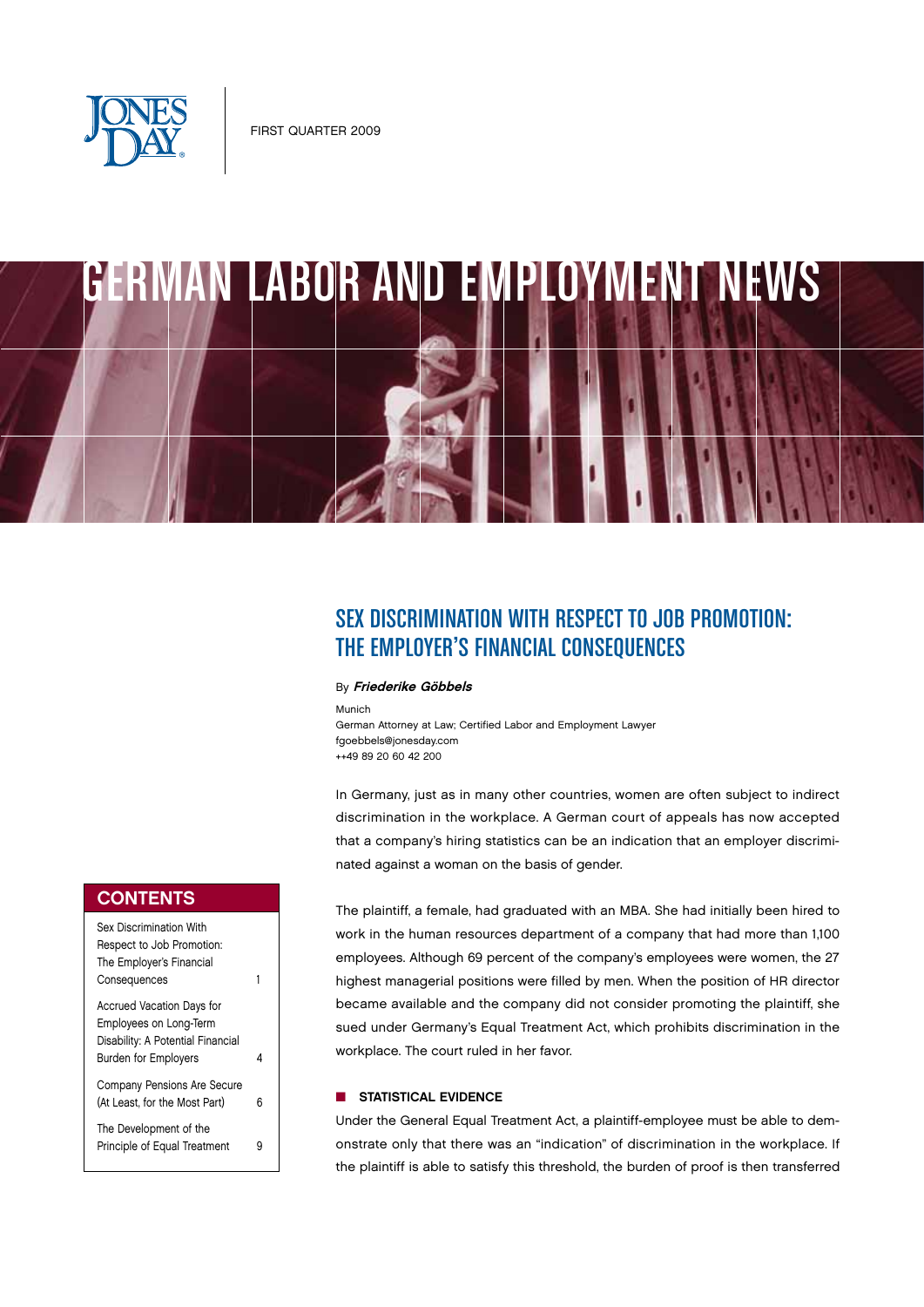When an individual alleges discrimination in connection with a promotion, the General Equal Treatment Act does not permit the plaintiff to make a claim for specific performance (*i.e.*, to be promoted); instead, only monetary damages may be awarded.

to the employer-defendant, who must be able to prove that there was in fact no discrimination.

The court of appeals allowed the plaintiff to introduce company statistics on male/female ratios in the workplace to demonstrate that she was the victim of sex discrimination; this statistical evidence was sufficient to demonstrate an "indication" of discrimination. The court took into consideration that, even though women comprised more than twothirds of the company's staff, men held all 27 senior-level positions. This, plus the fact that the female plaintiff had been passed over for a promotion that was eventually given to a man, was an indication of discrimination. In addition, the court of appeals considered historical data involving the company, specifically, that in the last 30 years of the company's history, only one woman had held a senior-level position.

# **n** THE EMPLOYER'S COUNTERARGUMENT

The defendant company was unable to refute successfully the plaintiff's claim of discrimination. Adding to the company's difficulty in making its case was that it was permitted to present only the information concerning its hiring decision that had been made known to the candidates during the job-application process. Since the company had failed to note that a university-level degree was a prerequisite for the job (the company had not prepared a job description or any other written material), it was not permitted to present this significant fact to the court when it presented its case.

#### **n** COMPENSATION FOR FINANCIAL LOSSES

When an individual alleges discrimination in connection with a promotion, the General Equal Treatment Act does not permit the plaintiff to make a claim for specific

performance (i.e., to be promoted); instead, only monetary damages may be awarded. The court of appeals' decision was unique, however, in that it ruled that the plaintiff was entitled to monetary damages for the duration of the employment relationship. The employer was required to pay the difference between what the plaintiff actually earned and what she would have earned had she been promoted.

#### **n** COMPENSATION FOR NONFINANCIAL LOSSES

The court of appeals also established that the sex discrimination constituted a violation of the individual's right to be treated with integrity, meaning monetary damages were warranted for this violation as well. However, the court awarded the plaintiff only €4,000 for the violation of this right; it held that a higher amount was not justified, as the court had already awarded the plaintiff damages for the actual financial losses she had suffered.

Moreover, the court concluded that the employer's derogatory and intimidating treatment of the plaintiff on the day she informed the employer that she believed her rights had been violated under the General Equal Treatment Act also violated the plaintiff's right to be treated with integrity. As a result of this violation, the plaintiff was awarded an additional €16,000.

However, because there was no indication of any violence or threats of violence against the plaintiff, her health was not impaired as a result of the discrimination, and no real insults had been levied against her, the court rejected the plaintiff's claim for an additional €70,000 in damages; this had been reduced from the €390,000 initially sought at the trial-court level.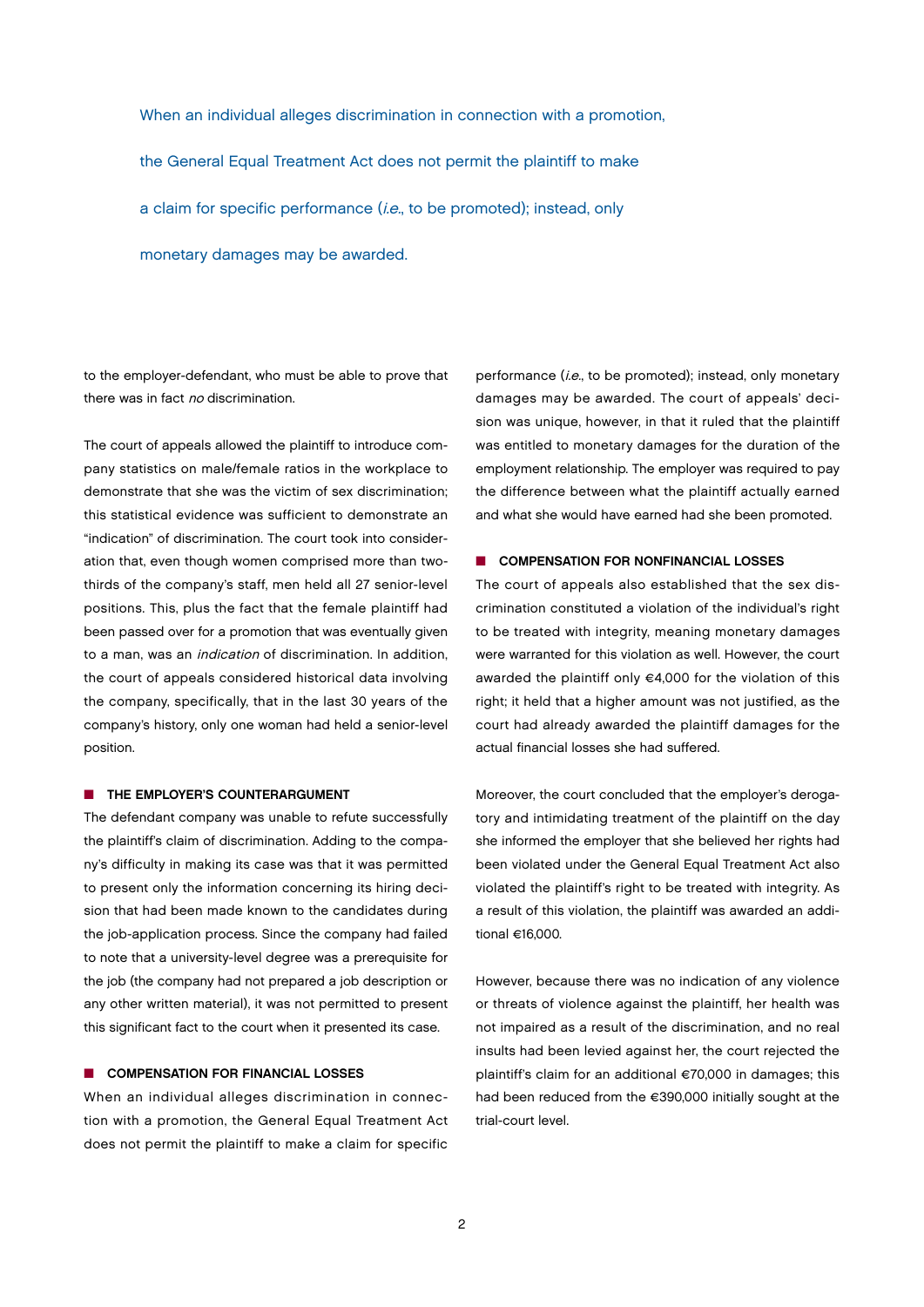

This court's decision to keep damages at a reasonable level is in line with decisions from other labor courts. For example, a discrimination case had been filed against the R+V Versicherung insurance company in Wiesbaden, Germany. In its decision of December 18, 2008, the court agreed that the female plaintiff suffered discrimination when she returned from maternity leave to find herself demoted to a lower-paying position and her former job given to a male. Though the plaintiff sought €43,000 in damages, the trial court awarded her only €10,818 (equal to three months of her salary), rejecting in its entirety the plaintiff's additional claim of €433,000 as compensatory damages.

#### $\blacksquare$  PRACTICAL TIPS

It remains to be seen whether the Federal Labor Court will uphold the court of appeals' decision referenced above. Regardless, employers should make sure to keep their decisions regarding promotions transparent; e.g., make sure a written job description has been prepared. Otherwise, refuting an employee's "indication" of discrimination may be nearly impossible, as the employer will be limited in the evidence it may present.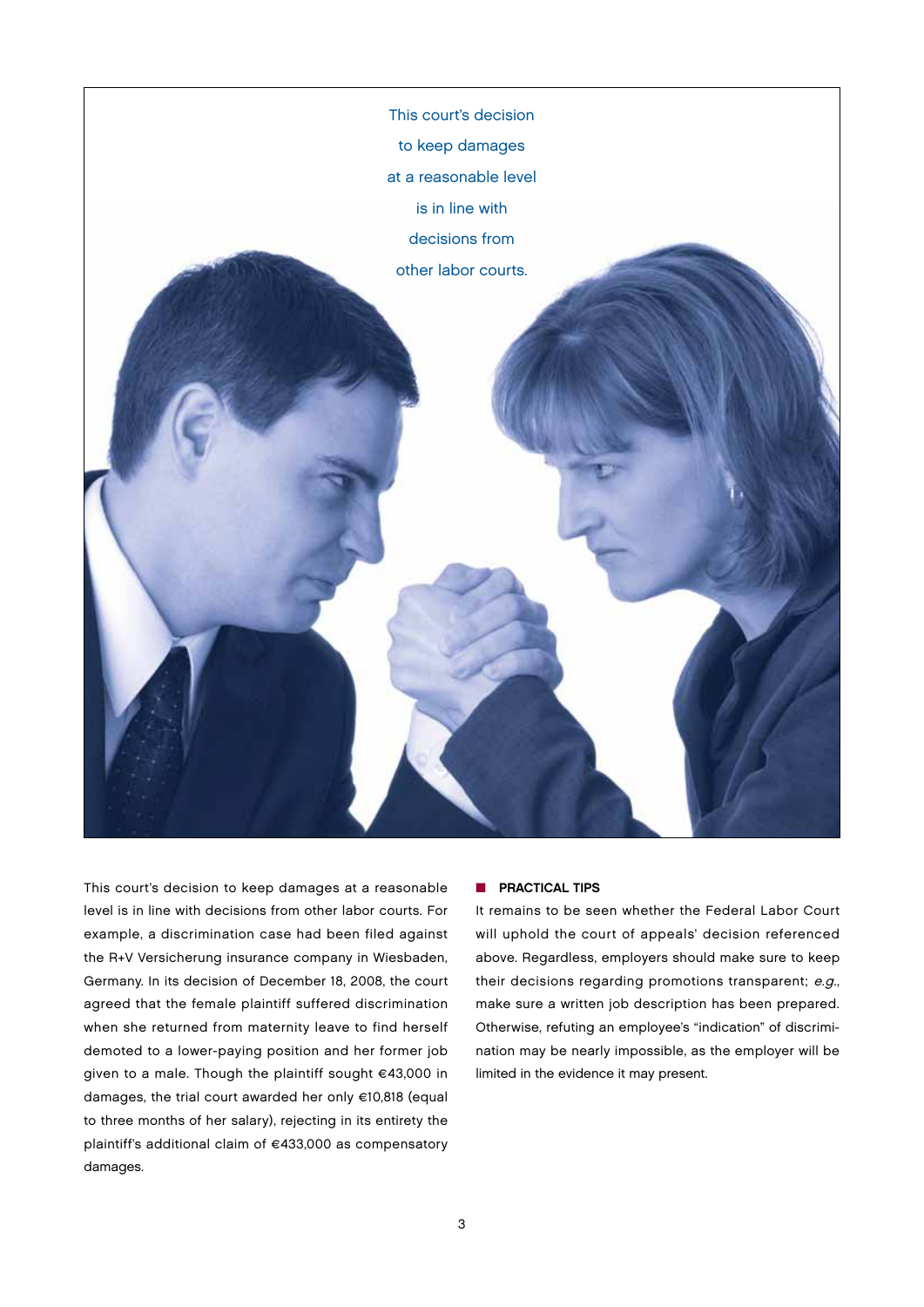

Germany's Federal Vacation Act calls for a minimum of 24 days of vacation per year and sets forth that if an employee is ill during his vacation, the days on which he was ill will not count as vacation.

# ACCRUED VACATION DAYS FOR EMPLOYEES ON LONG-TERM DISABILITY: A POTENTIAL FINANCIAL BURDEN FOR EMPLOYERS

# By Jörg Rehder

Frankfurt German Attorney at Law; Attorney at Law (Maryland and Minnesota); Solicitor (England and Wales) jrehder@jonesday.com ++49 69 9726 3122

Gerhard Schulz-Hoff had been hired by the German Federal Pension Federation in 1995. Severe back problems during his employment caused him to undergo more than a dozen operations. Finally, in September 2004, because of his back problems, he was put on long-term disability until his eventual retirement in September 2005.

As soon as he went into retirement, he sought financial compensation from his employer for the vacation days that had accrued during his period of disability. Mr. Schulz-Hoff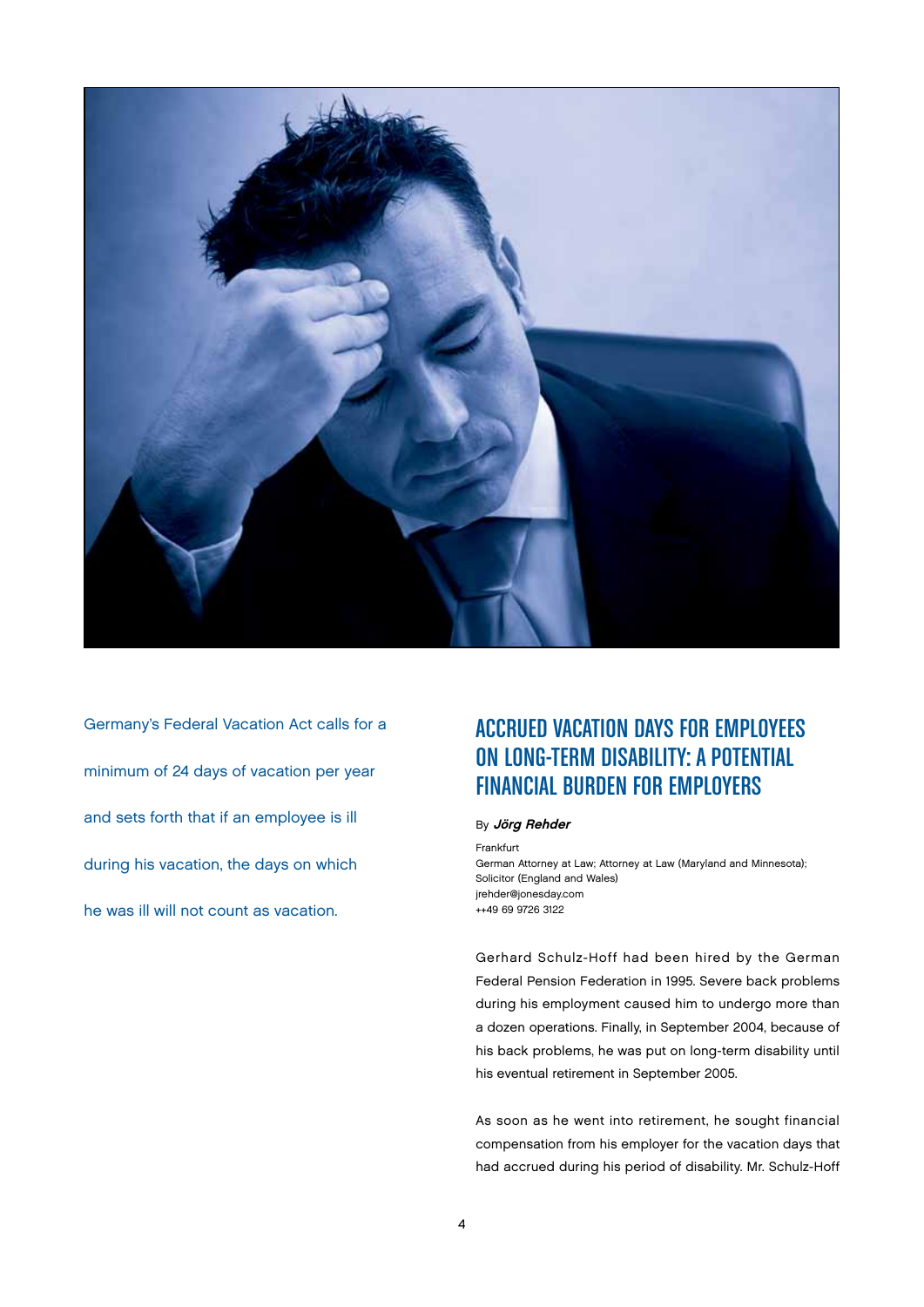

based his argument on an extended interpretation of Germany's Federal Vacation Act, which calls for a minimum of 24 days of vacation per year and sets forth that if an employee is ill during his vacation, the days on which he was ill will not count as vacation. Because he had been ill for more than a year, he had not used any vacation days during that entire period.

Not surprisingly, his employer was of the opinion that Mr. Schulz-Hoff had forgone these vacation days because, as is also set forth in the Federal Vacation Act, an employee must generally take his vacation in the calendar year in which the vacation accrued. If the employee fails to take his vacation during that calendar year, he has until March 31 of the following year to use up his vacation days. End result: If an employee fails to take his vacation days by the end of March of the year after they accrued, they are lost; the employee can no longer take those vacation days, nor does he have a claim to compensation for having failed to take the vacation days.

## **n** GERMAN LAW VS. EUROPEAN LAW

Mr. Schulz-Hoff subsequently sued his former employer, seeking compensation for the lost vacation days during the years 2004 and 2005. This action was eventually brought before the European Court of Justice ("ECJ") because it raised a couple of fundamental issues:

- 1) In failing to require at least four weeks of vacation for all employees (including those who, like Mr. Schulz-Hoff, are on long-term disability), does Germany's Federal Vacation Act violate EU law?
- 2) In failing to require financial compensation to be paid to employees who were not able to take their vacation days due to incapacitation, does Germany's Federal Vacation Act violate EU law?

The European Court of Justice answered yes to each of the above questions. Germany's Federal Vacation Act does indeed violate EU law—in particular, Article 7 of EU Directive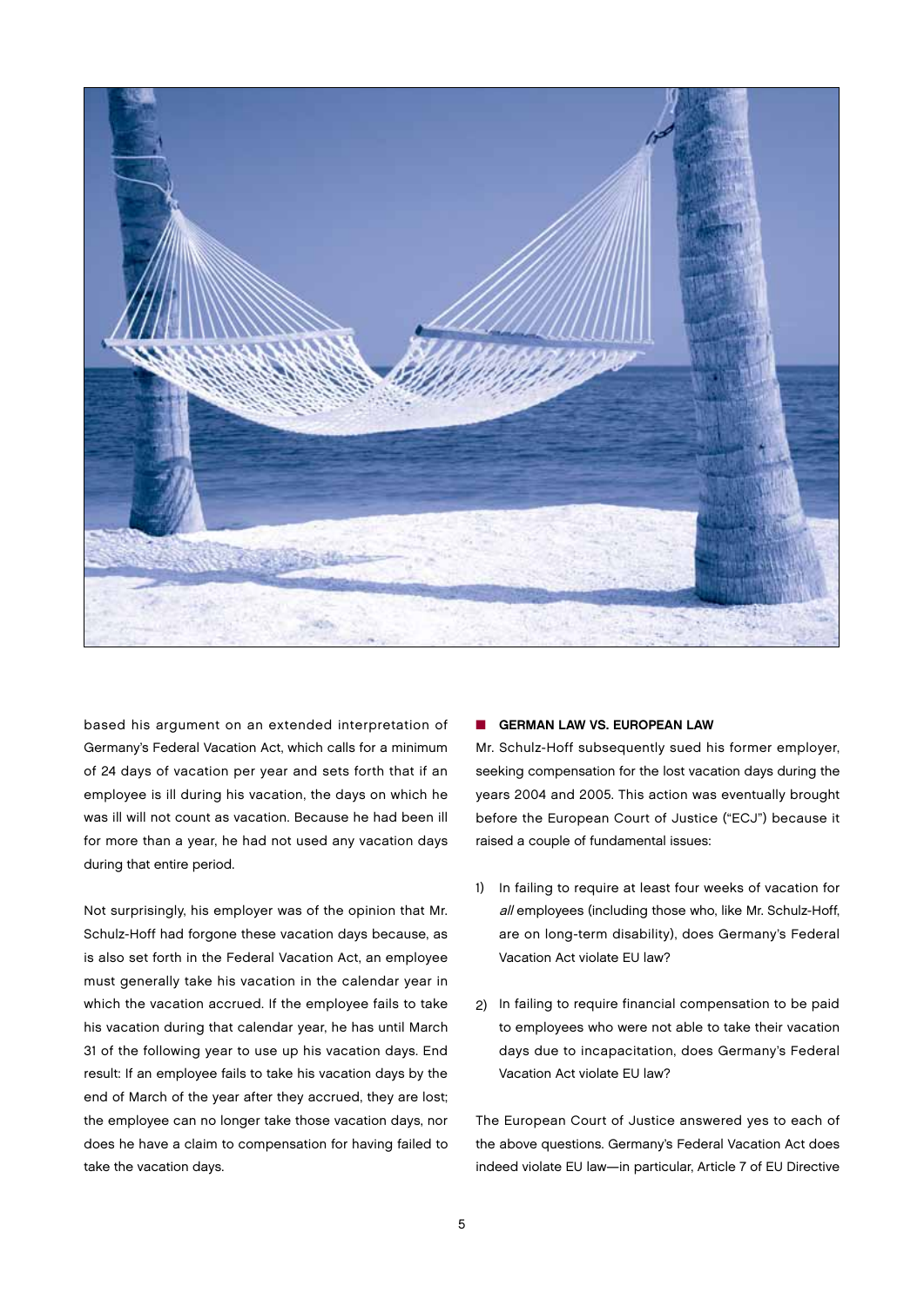Ergo, if an employee is not working, he does not need a vacation to relax or to

become rejuvenated. This, unfortunately, contradicts Directive 2003/88, which

states that every worker is entitled to a paid annual leave—no mention is

made as to the specific purpose of the leave.

2003/88, which states that each EU member state must "ensure that every worker is entitled to paid annual leave of at least four weeks" (emphasis added); no exception is made for employees who are on long-term disability or otherwise prevented from taking their vacation.

Some commentators have argued, quite persuasively, that the ECJ's finding is erroneous because the purpose of a vacation is to allow an employee to recuperate from work and to become rejuvenated. In particular, Germany's Federal Vacation Act specifically states that "all workers have a claim to paid vacation for relaxation every calendar year" (emphasis added). Ergo, if an employee is not working, he does not need a vacation to relax or to become rejuvenated. This, unfortunately, contradicts Directive 2003/88, which, as mentioned above, states that every worker is entitled to a paid annual leave—no mention is made as to the specific purpose of the leave.

## CONSEQUENCES OF THE ECJ DECISION

Ironically, though the ECJ's decision may initially seem to be a sort of financial windfall for employees on long-term disability, the practical consequence may well be that employers will decide to terminate those employees, for the simple reason that the employees' vacation accruals will continue to add up for the duration of the disability. Whether this will actually happen depends largely on whether the appeal filed by the employer is successful.

Up to now, employers typically would forgo terminating employees on long-term disability because these employees were not a cost factor; after six weeks of sick leave, the employee no longer earns his salary, but instead receives disability benefits from his health insurance and thereafter (depending on the circumstances) either unemployment benefits or a pension.

Employers should note that they can terminate an employee on long-term disability only if they can demonstrate that the employee is no longer able to perform his work due to the disability. This raises the question, however, of how long the prognosis for the continued disability must be before the employee is deemed unable to return to work. As can be imagined, this depends on the situation at hand, but the general rule of thumb is that if an employee is not able to return to work within two years (usually according to a doctor's certificate), the employer will have met his burden of proof.

From an M&A perspective, buyers are well advised to pay more attention to whether and how many employees of the target company are on long-term disability. The more employees on long-term disability, the greater the potential financial burden for the buyer, as these employees may eventually make a claim for the accrued, but unused, vacation days.

# COMPANY PENSIONS ARE SECURE (AT LEAST, FOR THE MOST PART)

## By Jan Hufen

Munich German Attorney at Law jahufen@jonesday.com ++49 89 20 60 42 200

As many employers can attest, the current financial crisis requires them to pay greater attention to costs and expenditures than ever before. Saving on human resources costs was discussed in the previous edition of German Labor and Employment News (see "The Financial Crisis—Cost-Saving Measures Without Terminating Employees"). To the more well-known employee costs of wages, salaries, and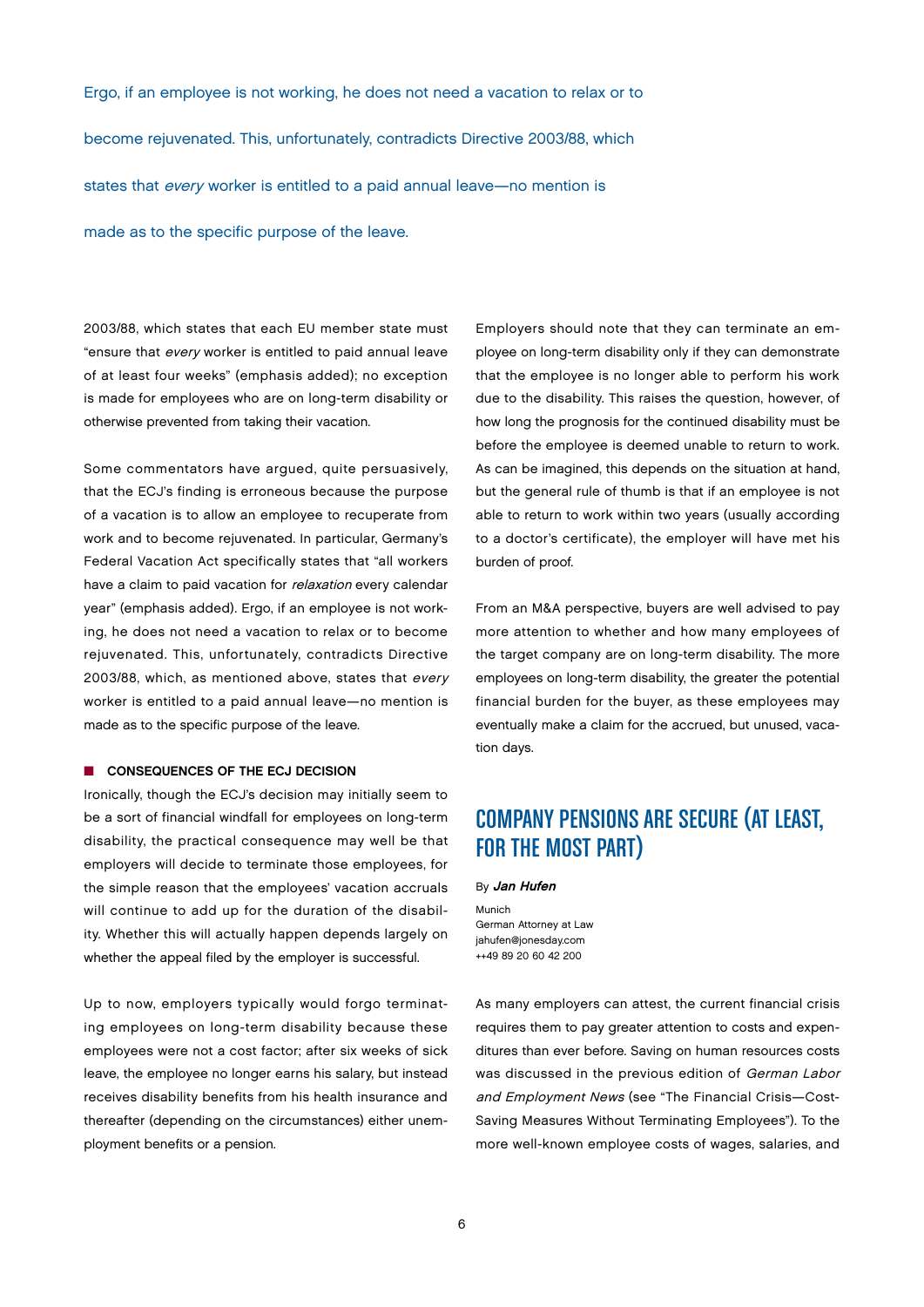

 $O/NO$  $\overline{\mathbf{o}}$  $\overline{\mathbf{r}}$ 

Þ

 $\overline{ }$ 

CE

έ

 $\bullet$ 

6

96

ट

9

8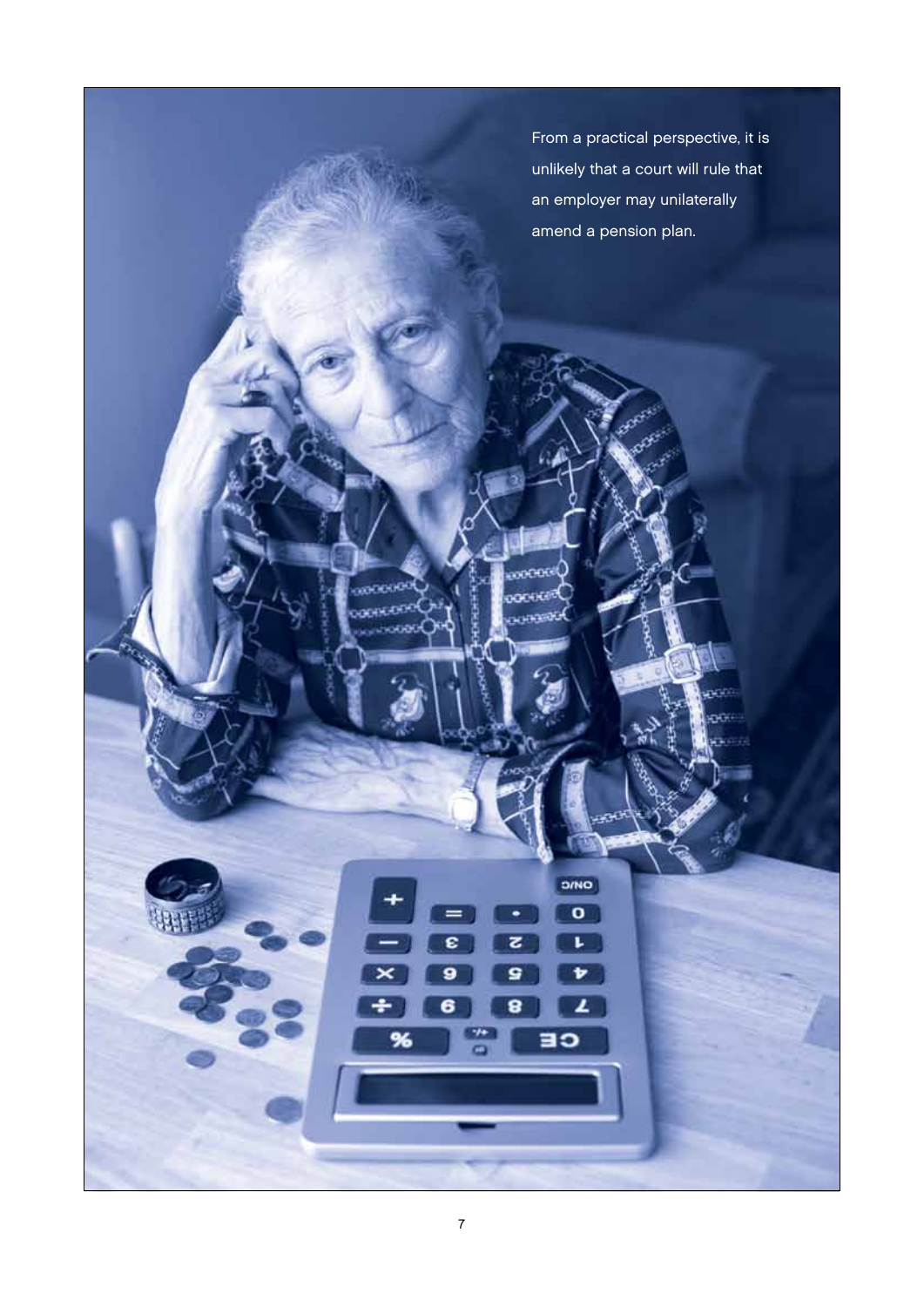bonuses may now be added company pensions. It should be no surprise that German labor courts are now confronted with the issue of whether, and to what extent, a company may reduce company pension benefits.

An employer's decision to allow an employee to participate in a company pension plan constitutes a contractual obligation between the two parties, either individually with the employee or collectively with the works council or union. Though discontinuing such a pension plan would permit the employer to reduce its costs, such a discontinuation can be effective only with respect to newly hired employees. This, however, raises the question of how long the employer must observe its contractual obligation vis-à-vis current employees to keep a pension plan in place. Theoretically, the employer should be required to keep the pension plan in place not only for as long as the employee lives, but also for the life of that employee's heirs. Because this would be an undue burden on employers, however, past Federal Labor Court decisions have confirmed that under certain circumstances, an employer may amend pension plans during the "life" of the plan.

# $\blacksquare$  PENSION OBLIGATIONS VIS-À-VIS AN INDIVIDUAL Employee

If an employer agrees to the terms of a pension plan directly with the employee (e.g., as part of a written employment agreement), the employer may amend the pension plan's terms only by letting the employee know that it wishes to amend the pension plan and that if the employee does not accept the proposed amendment, the employer has no choice but to terminate the employee. (This is based on the principle in German employment law that an employer may not unilaterally change the terms of an employee's employment agreement.) The employee then has three options in response to the employer's notification: (i) to accept the proposed amendment; (ii) to reject

the proposed amendment with the understanding that the employee will lose his job; or (iii) to accept the proposed amendment with the understanding that a labor court is to review whether the employer may in fact introduce that amendment. If the employee chooses the third option, the employee and the employer will be bound by the court's decision. From a practical perspective, it is unlikely that a court will rule that an employer may unilaterally amend a pension plan.

# $\blacksquare$  PENSION OBLIGATIONS VIS-À-VIS THE INDIVIDUAL Employee With a Collective Component

If an employer agrees to a pension plan by way of an agreement with the works council or by way of a "company practice" (i.e., the plan was agreed to implicitly because it had become standard practice over time, with the result that the employees now have a *legal claim* to it), then an individual employee may still enforce it, even though it has a collective component to it. As with the above scenario, from a practical perspective, an employer will have a tough time successfully amending the terms of a pension plan unilaterally.

One method of amending a pension plan is by concluding a superseding works agreement. Ignoring for the moment the issue of whether an employer may introduce such an agreement, it must be admitted that this will not allow the employer to save on costs, since German pension law subscribes to the principle that even though specific costs may be redistributed among the employees, the employer's aggregate costs must remain unchanged. As a result, the employee's aggregate benefits would not be decreased.

# $\blacksquare$  COLLECTIVE PENSION OBLIGATIONS

In today's world, a large percentage of companies conclude a company pension plan by way of a written agreement with the works council (the so-called works

Case law has set forth, however, that works agreements have a salary component to them. As a result, an employer does not have free reign to terminate a works agreement at any time; instead, the termination must be reasonable and protect the employees' concept of trust vis-à-vis the employer.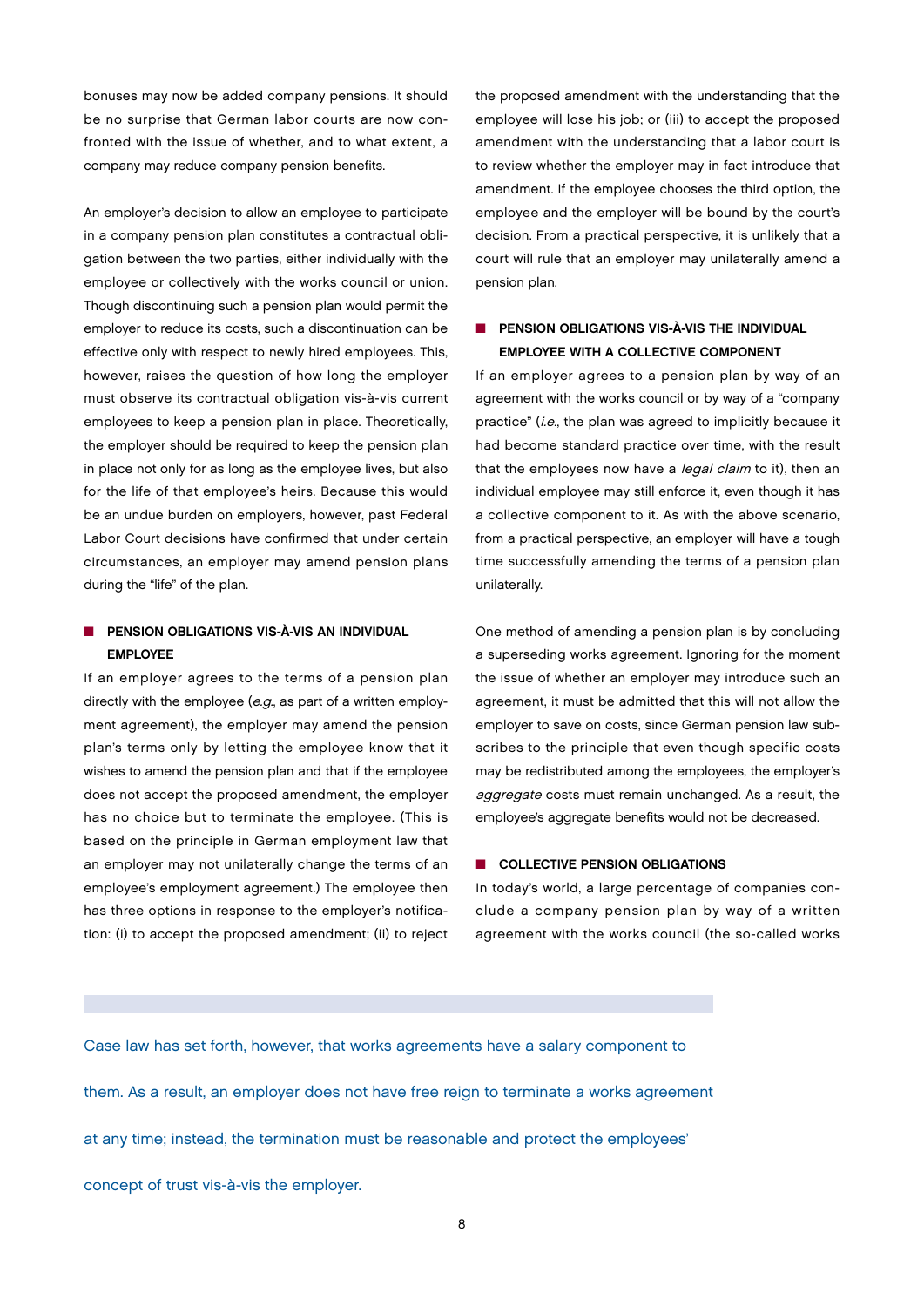agreement); such an agreement constitutes a "collective" obligation on the part of the employee. Works agreements may be terminated at any time without cause. Case law has set forth, however, that works agreements have a salary component to them. As a result, an employer does not have free reign to terminate a works agreement at any time; instead, the termination must be reasonable and protect the employees' concept of trust vis-à-vis the employer. An employer may amend a pension plan only under certain circumstances:

### 1) Accrued Vested Pensions

 The first type of pension involves rights that have already vested. It is nearly impossible for an employer to amend these pension rights because the employee has already met his end of the bargain (i.e., worked for the employer until the pension became vested). The only way for the employer to satisfy his end of the bargain is by making the payments as set forth under the pension plan.

## 2) Employees' Partially Vested Pension Rights

 These types of pension benefits are tied directly to the employee's most recently earned salary. Amending the basis for the calculations could cause the employee's salary at the time of the amendment to actually constitute the "most recently earned salary." An even more significant impact would result if the employee was deemed to have left the company as of the date the amendment to the pension became effective. In such an event, any years of service subsequent to the amendment would not be counted. German courts, however, permit employers to introduce such an amendment only if there is just cause: e.g., if the company would otherwise be in financial straits. To put it succinctly, a company may amend such a pension plan only if it is otherwise unable to meet its financial pension obligations or if meeting those obligations would jeopardize the company's viability.

## 3) Unvested Pension Rights

 Future increases in pension rights that are not to be maintained if the employee leaves his employer on a specific day may be amended in the event of corporate distress. This includes increases in benefits, such as annual pension increases, that depend on years of service. The employer may not arbitrarily decrease

pension benefits; instead, any such decrease must be in proportion to the reason for the decrease.

#### **n** CONCLUSION

Saving money by amending company pensions, though possible, is an option only if the pension benefits are the subject of a works agreement. Additionally, amendments may lead only to future cost savings. For an employer to try to save costs on vested pension rights-i.e., to remove them from the balance sheet—is essentially impossible.

# THE DEVELOPMENT OF THE PRINCIPLE OF EQUAL TREATMENT

#### By Georg Mikes

Frankfurt German Attorney at Law; Certified Labor and Employment Lawyer gmikes@jonesday.com ++49 69 9726 3939

The enactment of the German General Equal Treatment Act in August 2006 left many wondering what ever happened to Germany's principle of equal treatment. After all, this had been developed by the courts and had been in effect for decades. The short answer: It may have changed a little, but it is still an important legal principle in its own right.

# $n$  The Principle of Equal Treatment vs. The General Equal Treatment Act

The principle of equal treatment is based primarily on the equal treatment requirement as set forth in Germany's Constitution. This principle requires substantially equivalent situations to be handled in the same way; only substantially different situations may be treated differently.

In contrast, the General Equal Treatment Act, which is based on European Union law, focuses on discrimination based on specific criteria, such as age or ethnic origin. However, when the question arises whether it is proper to grant more benefits to a 35-year-old clerk of German origin than to his colleague next door—another 35-year-old German clerk who is performing the same job—the courts refer to the principle of equal treatment.

If an employee alleges unequal treatment, the risk to the employer is that the disadvantaged employee's benefits will increase (as opposed to the favored employee's benefits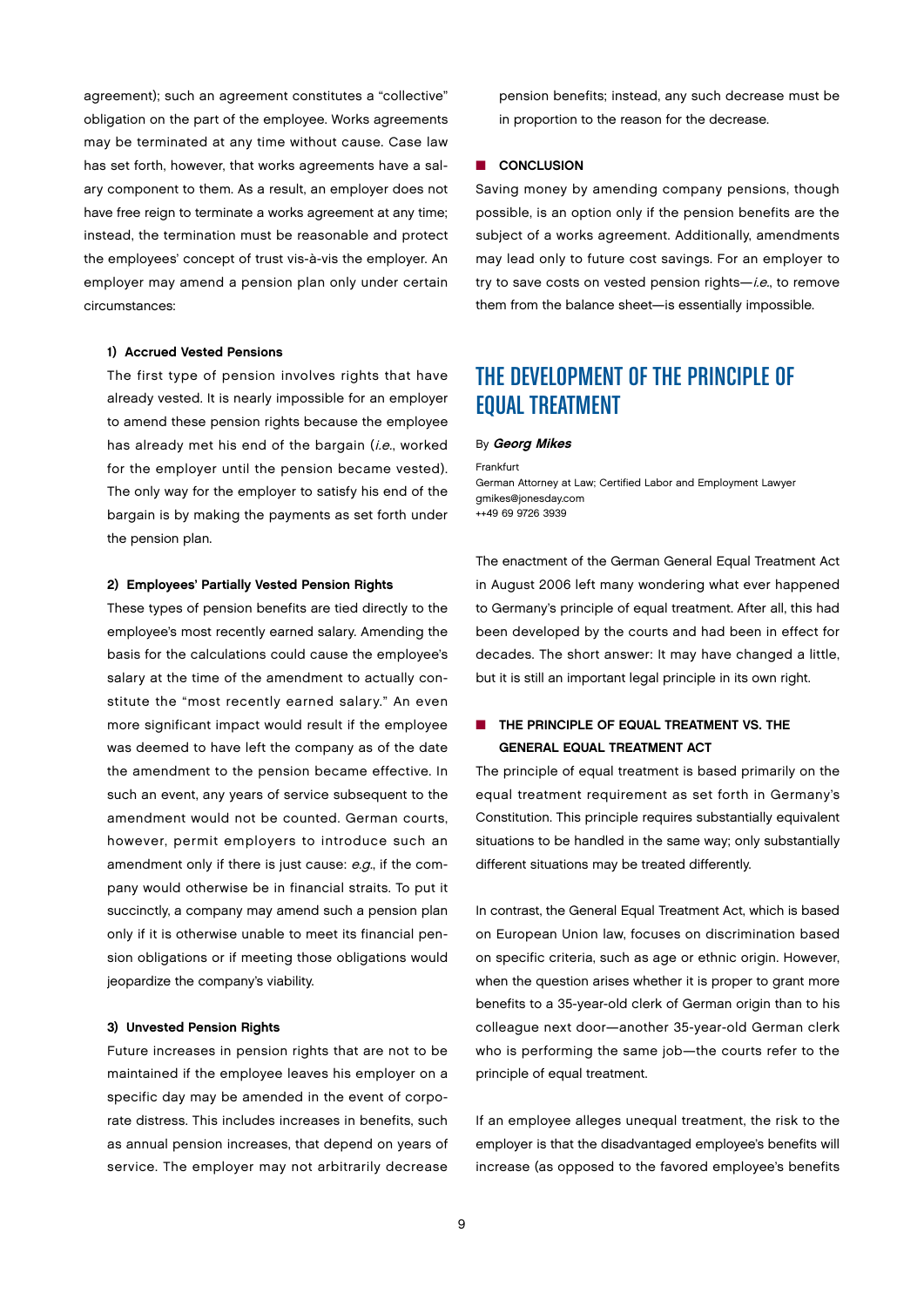Prior to this shift, courts required the criteria for equal treatment to be determined within an *individual plant or facility*; in 1998, however, the Federal Labor Court held that the principle of equal treatment should be based upon criteria set within an entire company, rather than at the individual plant level.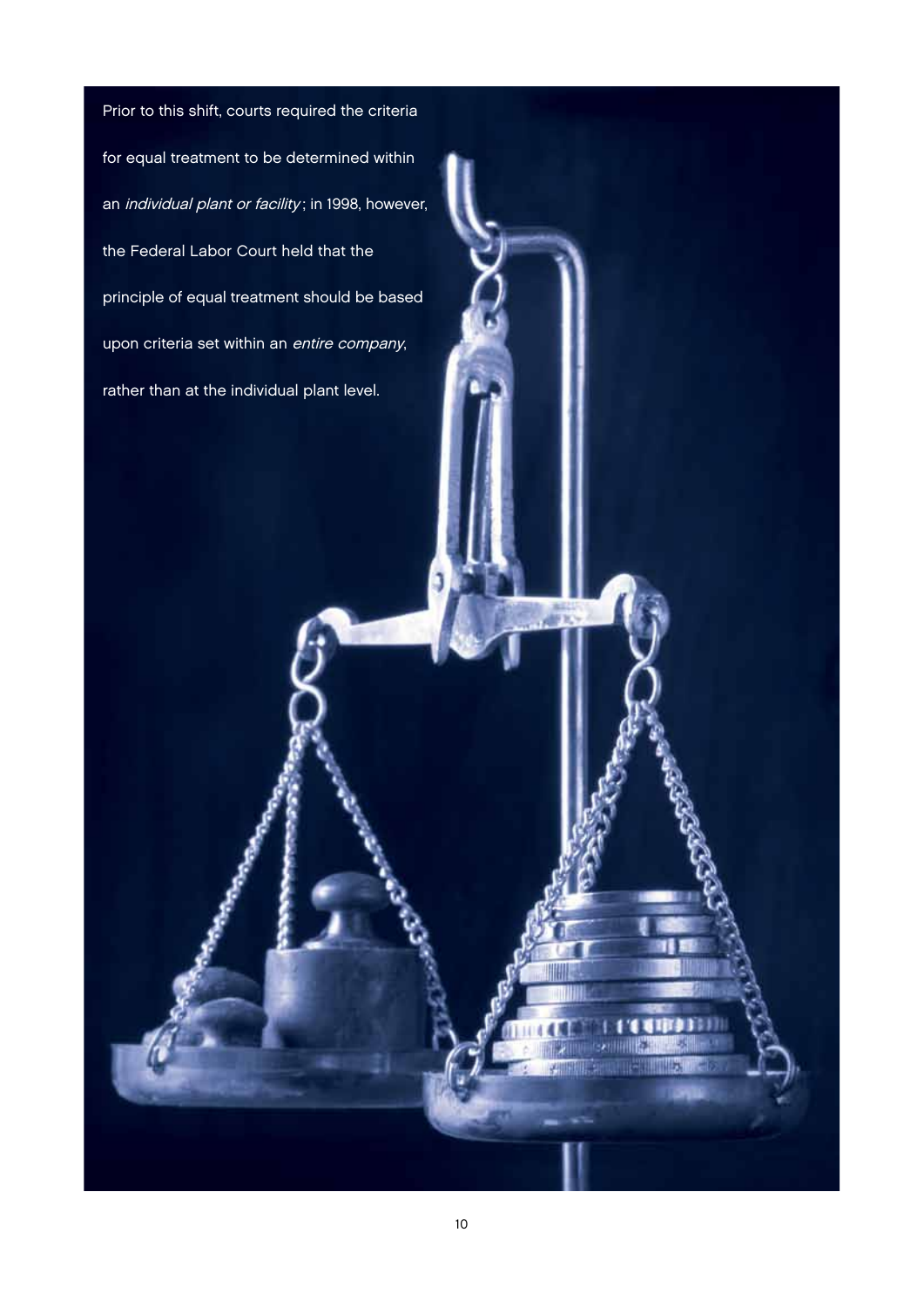decreasing). However, case law favors employers in this regard, because if the group of favored employees is relatively small—less than 5 percent of the employees, according to one decision—the other employees will not be in a position to claim unequal treatment.

# **n** THE DEVELOPMENT OF THE EQUAL TREATMENT **PRINCIPLE**

German case law experienced a major shift with respect to the principle of equal treatment about 10 years ago. Prior to this shift, courts required the criteria for equal treatment to be determined within an *individual plant or facility*; in 1998, however, the Federal Labor Court held that the principle of equal treatment should be based upon criteria set within an entire company, rather than at the individual plant level. This has now been the case since 1998.

As a consequence, not only are individuals now compared to one another, but the workforce of a plant must also be compared to that of another plant. For example, the courts state that unequal treatment of the workforces at two different plants may be permitted if the plants belong to different industrial sectors, or even if the plants are experiencing different economic situations. Individual plants' different "histories" may also be grounds for unequal treatment. For example, if a business is acquired by way of an asset deal, the buyer is not necessarily required to grant the employees of the target plant the same benefits that had been granted to the employees who were not part of the acquisition.

The applicability of the principle of equal treatment to comparisons of the workforces of different plants was also implied when the Federal Labor Court ruled on whether granting certain benefits to employees of only one plant may be justified on the grounds that the plant's works council approved a works agreement on working time. This works agreement gave the employer greater flexibility on working-time issues than was the case at another plant, where the works council did not agree to such flexibility. The Federal Labor Court stated that the added flexibility in working time at one plant could justify the otherwise unequal treatment between the two plants.

In another case, an employer granted a voluntary salary increase at the company level, but with the proviso that only employees of financially successful company sites

could benefit from the increase. The Federal Labor Court held that this was permissible because an employer is entitled to encourage competition among its sites and may take into account the profitability of each. Somewhat surprisingly, the court went so far as to permit the employer to determine which sites could benefit from the salary increase, as long as the employer did not act arbitrarily.

## **N** EQUAL TREATMENT WITHIN A PLANT

The Federal Labor Court is not as generous in those cases where individual employees, rather than plants, are to be compared. Within the context of company pensions, the court held that an employer can exempt certain individuals from a generally entitled group of employees as long as the pension plan sets forth the respective criteria to determine whether employees are eligible and as long as those criteria are sufficiently clear. In that particular case, the court held that the pension plan was too imprecise, as the criteria were not sufficiently specific; e.g., it made references to "increased" production without setting forth specific criteria.

An employee must ensure that allegations of unequal treatment are not just general assertions. The Federal Labor Court has emphasized in the past that a conclusive assertion of a violation of the equal treatment principle cannot consist merely of statements that a compensation system is not transparent and is not applied in a uniform manner.

The principle of equal treatment prohibits not only the arbitrary disadvantaging of individual employees within a group, but also the inappropriate establishment of groups. More and more courts view the principle of equal treatment as a company issue rather than a plant issue. When considering the appropriateness of, and justification for, different treatment among entire plants, courts are relatively lax; even economic factors or the desire to encourage competition between plants may serve as a justification for unequal treatment. Regardless, an employer must always be able to apply the criteria for the unequal treatment clearly and in a transparent manner.